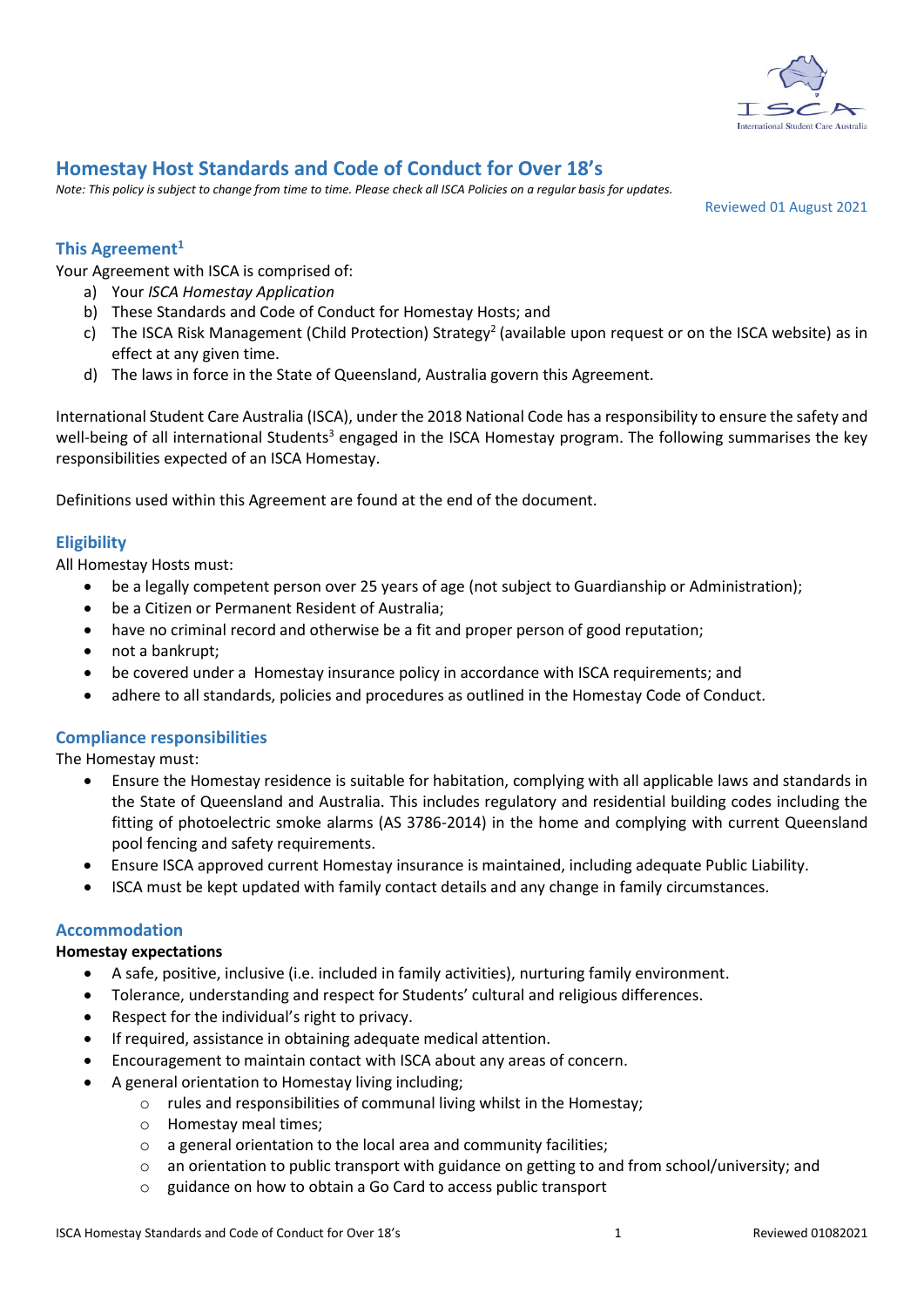# **Homestay standards**

- A safe, secure, private bedroom (with a door) for your Student's sole use that has:
	- o suitable storage for clothes, personal belongings and study materials;
	- $\circ$  a free-standing bed with a mattress in good condition (bed size minimum single);
	- o clean weekly bed linen to be provided;
	- o study facilities including a desk, chair and adequate lighting;
	- $\circ$  some form of heating in winter (if required) and cooling in summer (a ceiling or freestanding fan).
- A clean and tidy household with access to shared living areas.
- Access to (shared or private) bathroom/toilet facilities with reasonable time allowed for daily showers.
- Free access to the use of television, Wi-Fi passwords, internet facilities for standard use (music, movies, games not included in standard use).
- Non-standard internet usage is to be negotiated between the homestay host and Student.
- Access to household items such as towels, sheets, blankets and eating/cooking utensils.
- Use of household items as mutually agreed between family and Student for their appropriate use.
- Students provided free any keys or alarm password/Pins required to access the homestay.

You must notify us in writing as soon as possible in advance if you propose to materially change your home (e.g. by renovating or relocating).

You must allow ISCA to inspect your home, with notice. In the event of an emergency or critical incident you must allow ISCA to inspect your home immediately.

# **Meals**

\*Option 1 – If student is on the Option 1 plan (3 meals per day, 7 days per week) you must provide your student with three meals each day and reasonable access to snacks.

\*Option 2 – 2 meals per day/ 5 days a week and then 3 meals on Saturday and Sunday.

Option 3 – Board only with no meals supplied.

\*All meals should be nutritious (include meat and vegetables) and in accordance with your Student's dietary and medical needs.

# **Pets**

You must notify ISCA if you have a new pet addition or no longer have pets in your home.

# **Other residents**

You must provide ISCA with up to date details of all residents in your home, including short term residents. You must notify ISCA as soon as possible, in advance, before a person moves into or out of your home.

# **Swimming**

Please be aware that, regardless of their age, students may not be able to swim. You must exercise extreme caution and provide close supervision around home swimming pools, beaches and other bodies of water.

# **Conduct and behaviour**

# **ISCA Student's Code of Conduct**

We require your Student to comply with the *ISCA Student's Code of Conduct*. Students must:

- provide their Homestay host and ISCA with a current local mobile number;
- be accountable for their personal actions as agreed to under the ISCA Student Code of Conduct which they have signed prior to entering Homestay.

You must immediately notify ISCA if you suspect or become aware that your Student has been involved in a breach of the ISCA Student Code of Conduct (for example, drinking alcohol, use of illegal drugs, or smoking).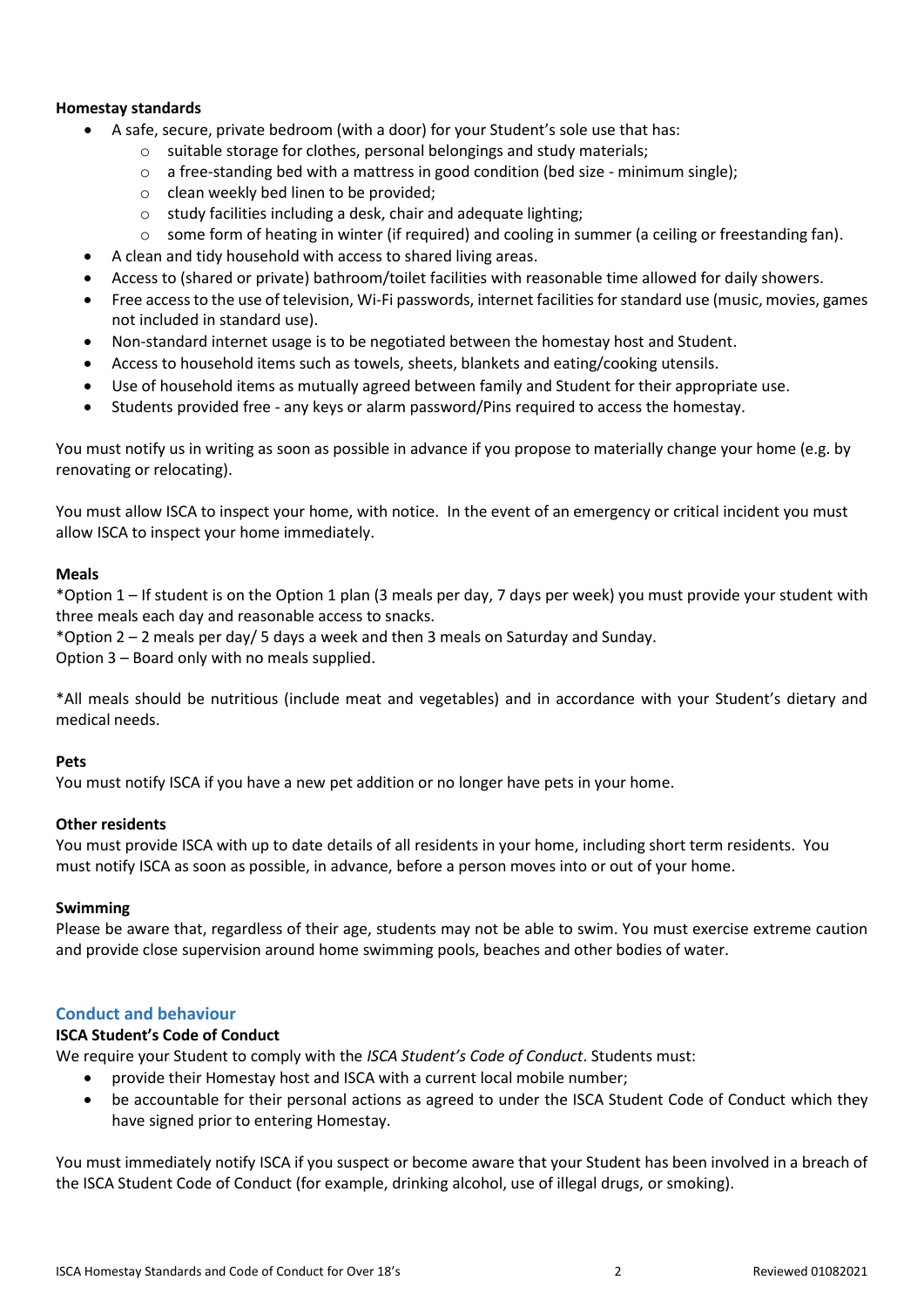# **Behaviour management**

You must notify ISCA if you encounter a behaviour management issue that you are unable to resolve informally with your Student. We have a range of strategies to assist you to deal with student misbehaviour. In serious cases, your Student's participation in the homestay program or their enrolment with the school may be cancelled.

#### **You must never subject your Student to physical punishment or verbal abuse.**

#### **Homestay payments**

ISCA will make homestay payments to you, in arrears, for the period that you host your Student in your home. The amount of the homestay payment and the dates covered are indicated in the letter you receive prior to a Student commencing homestay.

When your Student is away from your home for holidays, with their belongings kept safely in their room for their intended return, your homestay payment will be adjusted.

ISCA will notify you in the event to any change in the weekly Homestay payment rate.

If we overpay you, we may reduce your future homestay payments by the amount of the overpayment or require you to repay the overpayment to ISCA within 14 days. The overpayment will be a debt due and owing to ISCA by you.

You must **never** request homestay payments directly from your Student.

If you have a question or concern about your homestay payment, contact ISCA.

#### **Relocating a Student**

#### **Immediate relocation by ISCA**.

We may move your Student from your home immediately and without notice if we believe there are circumstances that warrant urgent action. Circumstances that warrant urgent action may include:

- if we suspect or become aware that your Student may be at risk of Harm<sup>4</sup> (without conducting an investigation into the truth of any allegations or concerns);
- if there is a breach of this Agreement;
- if there is a breach of the Strategy;
- if you fail to ensure that the information we hold about you is correct, complete and current; or in an emergency or critical incident.

#### **Relocation at Student's request**

A Student can request to leave homestay at any time. If approved by ISCA, and we will notify you as soon as possible.

Regardless of the date a Student relocates you will receive two weeks payment from the date you are notified.

#### **Relocation of Student at homestay request**

If you are unable to host your Student for any reason you must notify ISCA as soon as possible.

If you are able, but would prefer not to host your Student you may ask ISCA to move your Student temporarily or permanently by giving at least two weeks prior written notice. We will use best endeavours to relocate your Student to a different homestay. Your homestay payments will cease as at the last night a Student stayed in your home.

We will not relocate Students at your request within the first four weeks of a homestay placement unless there are exceptional circumstances.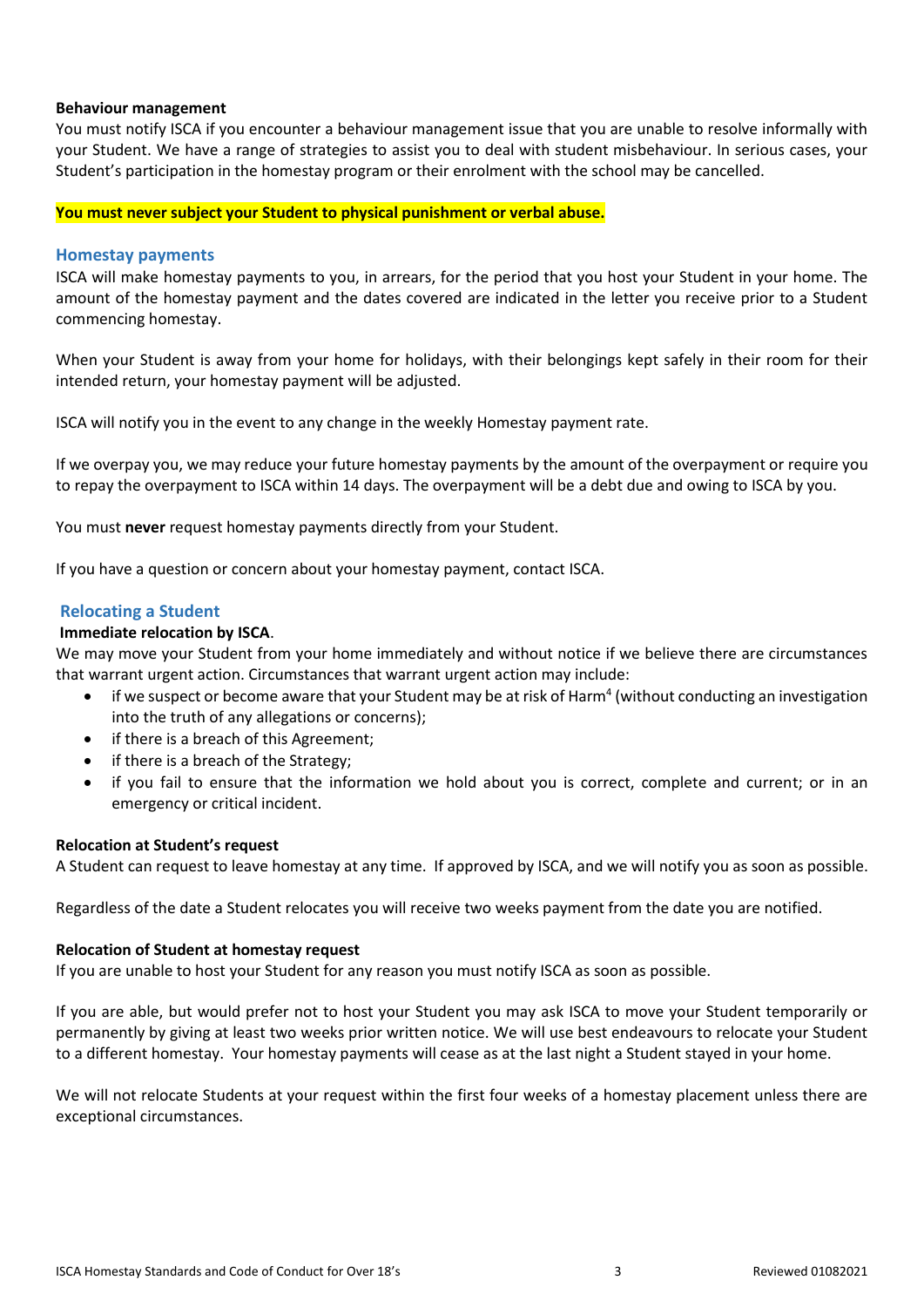# **Safety and medical**

# **Medical and emergencies**

If an emergency or critical incident occurs, you must:

- a) obtain any necessary emergency medical assistance for your Student; and
- b) notify ISCA immediately.

### **Insurance and damage**

a) You must hold legal liability and property damage insurance. A copy of your Certificate of Currency must be sent to ISCA

### **Privacy**

### **Your Student's privacy**

You must respect your Student's privacy. This includes ensuring that your Student is provided with privacy in their bedroom and in the bathroom and toilet (e.g. all persons knock and seek permission before entering). Your access to your Student's personal information is subject to information privacy law. You must not record, store, use or disclose (including on social media) your Student's personal information except:

- a) to comply with this Agreement;
- b) to comply with the Strategy;
- c) to communicate with ISCA,
- d) as required or authorised by law; or
- e) with the express consent of your Student

#### **Your privacy**

We collect your personal information when you apply to be a homestay host and, if your application is approved, we may use this information whilst you are registered as an ISCA homestay host.

We may record, use and disclose your personal information for the purpose of;

- assessing your application to become an approved homestay host;
- maintaining a register of approved and non-approved homestay hosts;
- administering this Agreement;
- administering the homestay program generally (including discharging our duty of care to Students in the ISCA homestay program);
- complying with Australian laws and
- ISCA's policies and procedures.

Where a Student is placed with you, there will be ongoing communication and exchange of information, including your personal information, between ISCA, you, your Student and your Student's education Agent and Education Provider. (e.g. Homestay family profile).

# **General**

# **Complaints**

If you have a complaint about your Student or the homestay program you may notify ISCA and we will try to resolve the complaint informally, in the first instance.

# **Release discharge and indemnity**

You release, discharge and indemnify ISCA (including our employees, contractors, volunteers and agents) against all liability, loss, costs and expenses (including legal fees, costs and disbursements) ("Claims") arising from or incurred in connection with your or your Student's participation in the homestay program, except to the extent that the Claims were caused or contributed to by our negligent acts or omissions.

# **Compliance with laws**

You must comply with any laws, standards or codes relevant to your obligations under this Agreement.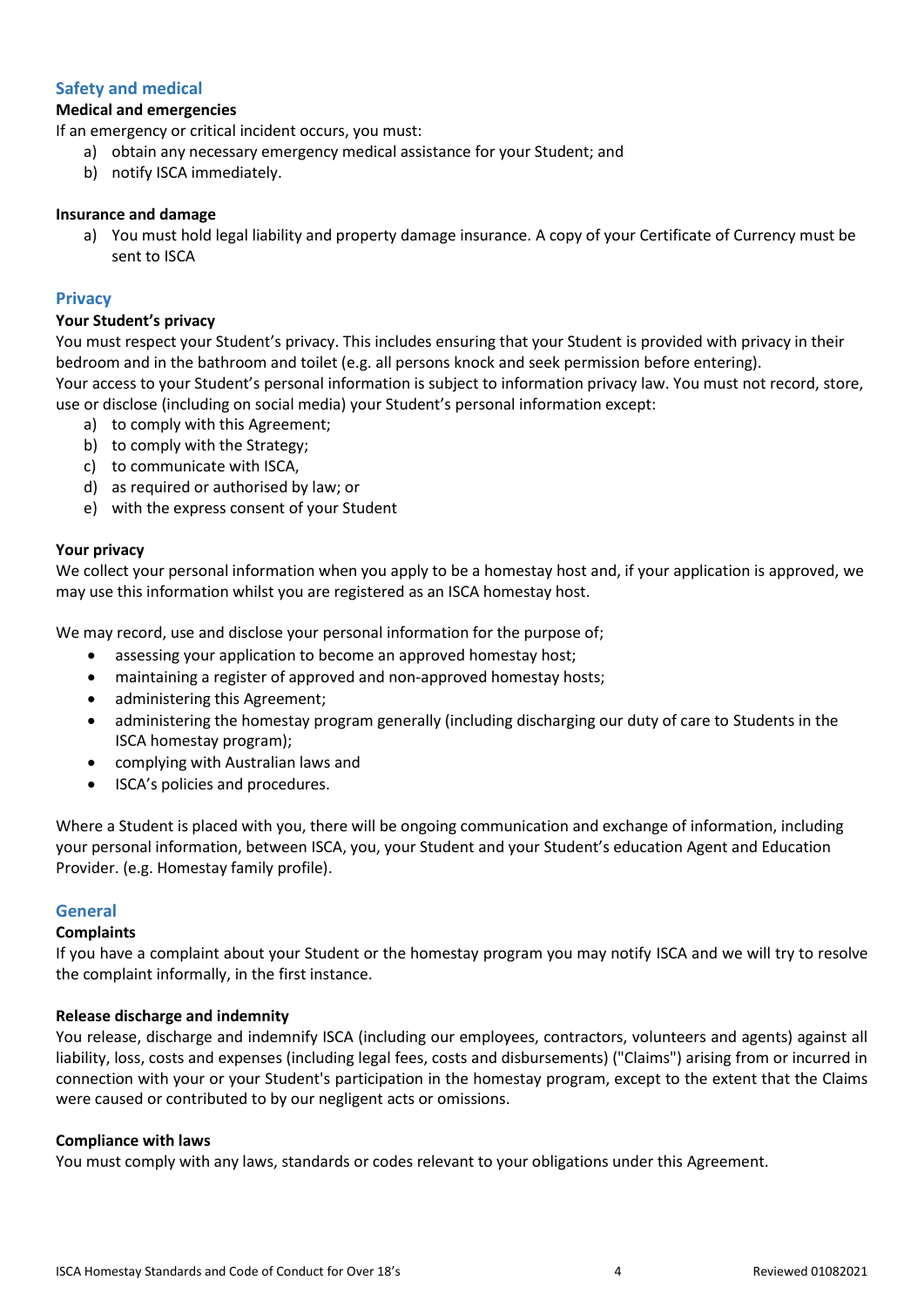I have read and understand this Agreement setting out the expectations for Homestay whilst hosting with ISCA.